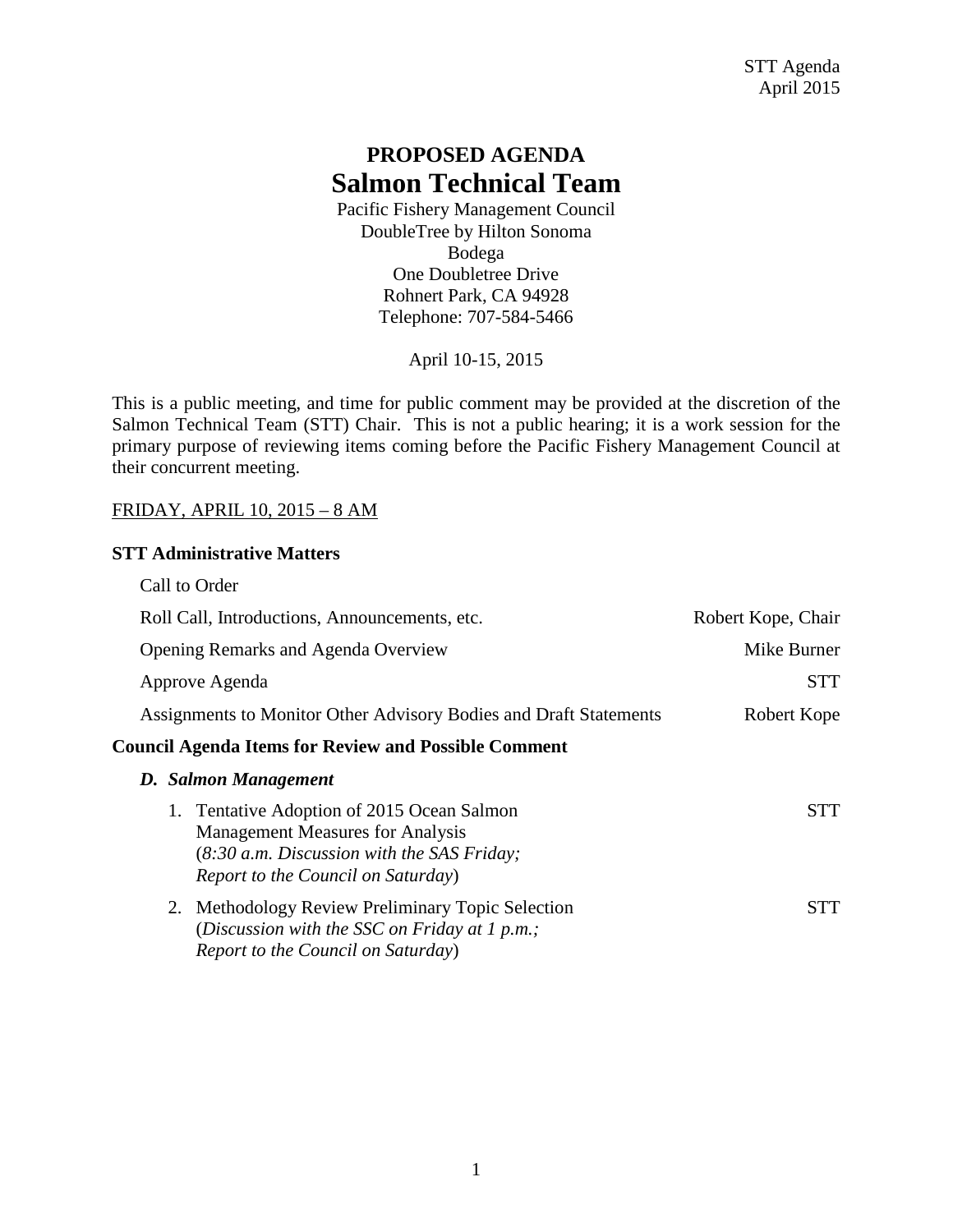### SATURDAY, APRIL 11, 2015 – 8 AM

#### **STT Administrative Matters (continued)**

| <b>Review Statements</b>                                                                                                                                         | STT                |
|------------------------------------------------------------------------------------------------------------------------------------------------------------------|--------------------|
| <b>Council Agenda Items for Review and Possible Comment</b>                                                                                                      |                    |
| D. Salmon Management (continued)                                                                                                                                 |                    |
| Clarify Council Direction on 2015 Ocean Salmon Management Measures<br>3.<br>(Report to the Council on Sunday)                                                    | STT                |
| F. Council Administrative Matters                                                                                                                                |                    |
| 2. Prepare Comments on Proposed Changes to National Standard<br>Guidelines 1, 3, and 7<br>$(9 a.m. joint session with the SAS, Report to the Council on Monday)$ | <b>Wes Patrick</b> |
| <u>SUNDAY, APRIL 12, 2015 – 8 AM</u>                                                                                                                             |                    |
| <b>STT Administrative Matters (continued)</b>                                                                                                                    |                    |
| <b>Review Statements</b>                                                                                                                                         |                    |
| <b>Council Agenda Items for Review and Possible Comment</b>                                                                                                      |                    |
| D. Salmon Management (continued)                                                                                                                                 |                    |
| 4. Additional Council Direction on 2015 Ocean Salmon Management Measures                                                                                         |                    |

(*Report to the Council on Monday*)

### *E. Groundfish Management*

3. Salmon ESA Reconsultation Update (*Report to the Council on Monday*)

#### MONDAY, APRIL 13, 2015 – 8 AM

#### **STT Administrative Matters (continued)**

| <b>Review Statements</b>                                                                       | STT |
|------------------------------------------------------------------------------------------------|-----|
| Draft Preseason Report III                                                                     | STT |
| <b>Council Agenda Items for Review and Possible Comment</b>                                    |     |
| D. Salmon Management (continued)                                                               |     |
| 5. Final Action on 2015 Ocean Salmon Management Measures<br>(Report to the Council on Tuesday) | STT |